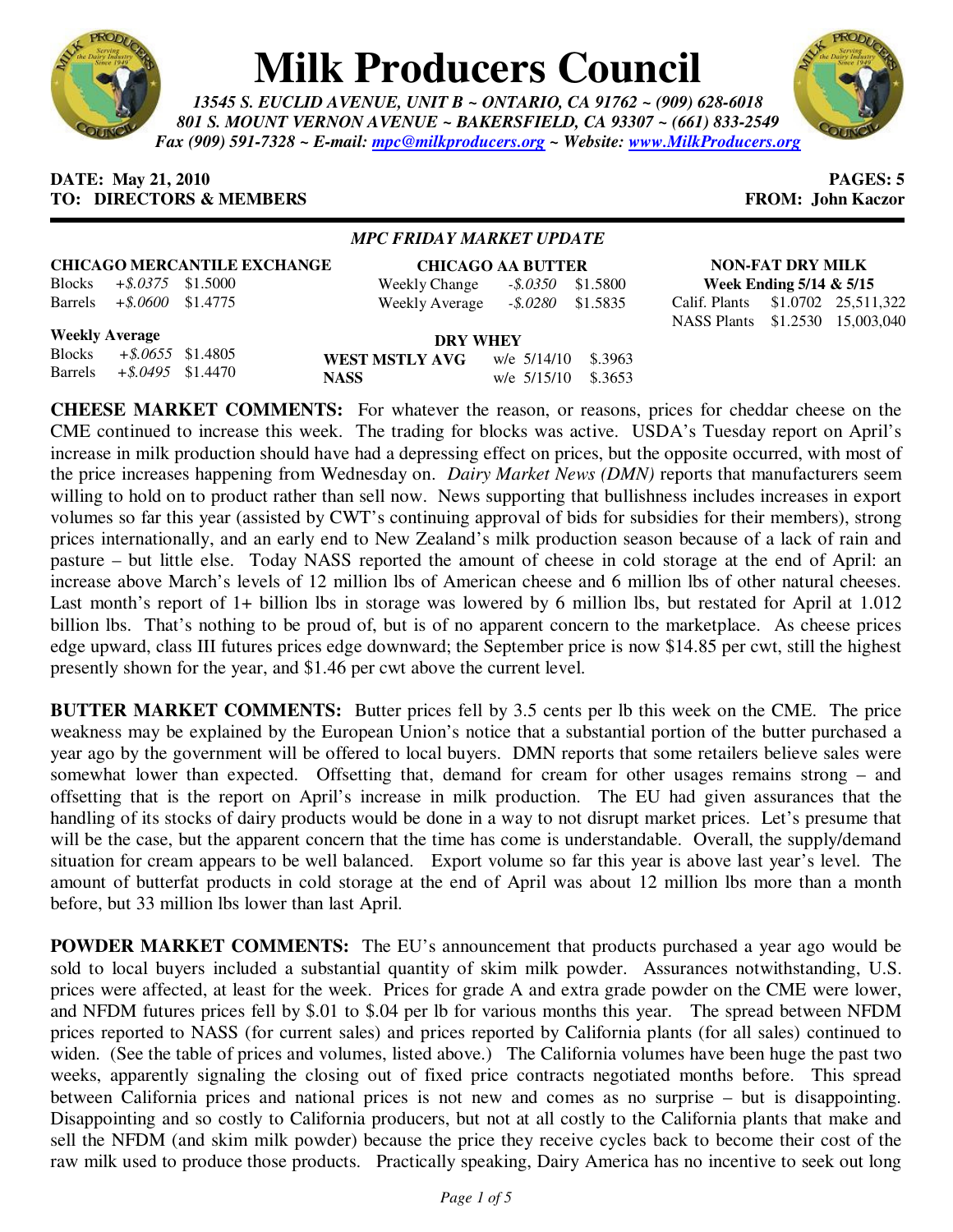term contracts that would allow them to adjust prices based upon reasonable economic benchmarks. Is it unreasonable to expect the next round of Dairy America's contracts to begin to reflect the real prices (\$1.60 per lb and higher) that are promptly and publicly reported by Fonterra coming from their monthly internet auctions which cover a period extending eight months beyond the date of the auction? On a related front, CME has confirmed their launch date for an international futures market for skim milk powder – May  $24<sup>th</sup>$ ! What, if any, effect that will have on NFDM prices, export prices, or Fonterra's monthly internet auction prices for skim milk powder, is to be seen.

**WHEY PRODUCTS MARKET COMMENTS:** The market for dry whey and whey protein concentrates continues to be strong. The average of the West's "mostly" price remained unchanged for the week, and the prices reported to NASS again edged upward for the fourth week in a row. Exports of these products remain strong, although the issue about health certifications with China is still to be fully resolved. Sales overall remain steady, and production is generally keeping pace with cheese production, although "repairs and maintenance" in several plants, affecting production, caught DMN's attention, as did the increasing strength of the U.S. dollar relative to the Euro.

## **FRED DOUMA'S PRICE PROJECTIONS…**

| May 21 Est:       |  | Quota cwt. \$14.63 Overbase cwt. \$12.94 Cls. 4a cwt. \$13.83 Cls. 4b cwt. \$12.40 |                                                                                    |
|-------------------|--|------------------------------------------------------------------------------------|------------------------------------------------------------------------------------|
| <b>Last Week:</b> |  |                                                                                    | Quota cwt. \$14.64 Overbase cwt. \$12.94 Cls. 4a cwt. \$13.93 Cls. 4b cwt. \$12.32 |

**\*\*\*** 

\*\*\*

**USDA'S REPORTS APRIL MILK PRODUCTION 1.5% ABOVE LAST YEAR; MILK PRICES SEEN TO BE WEAKENING:** *(By J. Kaczor)* This week's estimate by USDA on the amount of milk produced in April may have helped to clarify what's in store for milk producers for the rest of the year. Seven consecutive months with less milk being produced than the year before (August, 2009 through February, 2010) have been followed by two months with increased production. Twelve months with consecutive decreases in number of dairy cows (January through December, 2009) have been followed by four months of consecutive increases. That wasn't what was expected, planned for, and needed by most producers to help them to recover from the huge losses resulting from very low milk prices and continuing high costs that existed last year.

Last year, prices from January through September for market grade milk in California averaged \$10.60 per cwt for milk testing 3.7% BF and 8.9% SNF. Then, prices began to increase; \$12.71 in October, \$14.13 in November, and \$15.56 in December. (December's price was significantly affected by the CME block cheese price vaulting up to \$1.70 per lb for a three week period.) Producers rightly anticipated recovery; forecasters of all stripe projected continuing decreases in numbers of cows, less milk, and higher prices. But the cutback in cow numbers ended in December, milk production began in increase in March, and prices began to decrease in January. March's average price was \$2.41 per cwt lower than December's peak, but still \$2.68 per cwt higher than a year earlier.

Until a week or so ago, CME's class III milk futures market was still expecting what most milk producers were expecting last fall – higher prices, brought about mainly by higher cheese prices which were expected to result from less cheese being produced from the expected lower milk output. Those expectations are gradually changing as the reality of more cows, more production per cow, more milk, and the inevitability of more cheese being produced becomes clearer each month. That's far from a guarantee – there are still some "optimists" who foresee the issue of producer debt and the withholding of additional credit as critical factors which could result in many producers with no reasonable alternative but to simply shut down their operations. There are others who see the current strength in U.S. exports of dairy products and an eventual end to the economic gloom that currently prevails throughout most of the world as sufficient reason for believing prices will again turn upward even with increases in milk production.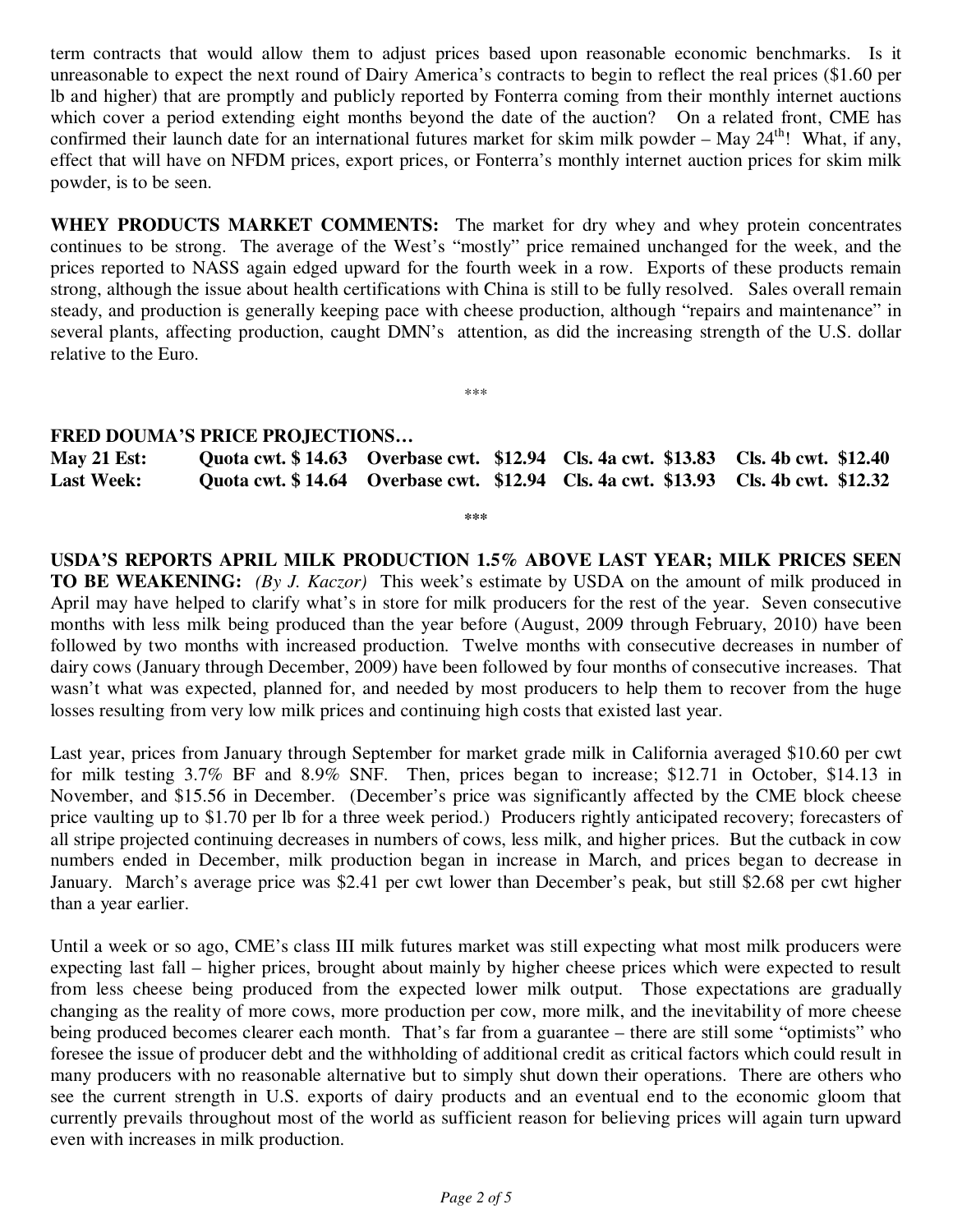For April, USDA estimates there were 186,000 fewer dairy cows than last April, but production per cow increased by 61 lbs during the month, resulting in an increase of 1.5%, or 237 million lbs more milk for plants to handle. The PPC increase was 3.5%, which is more than twice the historical trend. Since December, the last month cow numbers were lower than the month before, USDA estimates a total of 14,000 cows have been added to the U.S. herd. That's a modest average of 3,500 per month. But if that trend continues for another five months, guess what results – there will be almost the same number of cows being milked this year as the same month last year. That may make some manufacturers and processors very happy (they love surpluses) but is not something that suggests price recovery for producers.

California's production was reported to be even with a year earlier, with 69,000 fewer cows. Comparison of the number of cows in five western states to six Midwestern states over the last seven months shows virtually no differences: in April the western states (Arizona, California, Idaho, New Mexico, and Texas) had 1,000 fewer dairy cows whereas the six Midwestern states (Illinois, Indiana, Iowa, Michigan, Minnesota, and Wisconsin) had 3,000 more cows. The major down-sizing in the west was completed by September.

**PART TWO OF A SERIES DELVING INTO H.R. 5288, THE DAIRY PRICE STABILIZATION ACT:**  *(By Rob Vandenheuvel)* Last week in this newsletter, you were all introduced to a new piece of legislation, H.R. 5288, the *Dairy Price Stabilization Act of 2010*. This bill was introduced by Rep. Jim Costa (Fresno) and four of his fellow Congressmen from around the country, and would implement a program we've been talking about for quite some time, the Dairy Price Stabilization Program. If you missed last week's issue, you can find the article at: http://www.milkproducerscouncil.org/051410\_dpsa.htm.

While last week's article summarized what the bill *IS*, this week's article is aimed at explaining what this bill *IS NOT*. In this political era, where buzzwords like "amnesty" and "socialism" are used to shape the debate on various legislative proposals, H.R. 5288 is no exception. One of the most frequent claims by critics of the legislation is that it's akin to the Canadian quota system – a program that aims to maintain a high value of milk by severely limiting any growth in their milk production. In that system, dairy farmers are assigned a quota, and the only method of increasing your share of the market is to purchase additional quota from a fellow dairymen, which has resulted in extremely high values being attached to that quota; the current cost of buying that quota is reportedly around \$30,000 per cow. Not only does that type of program create a huge barrier to any kind of real growth in the industry, but it also locks up a tremendous amount of money in the value of their quota, preventing that money from being invested in improvements and developments in the industry. It essentially puts the Canadian dairy industry in a "straightjacket."

Clearly, a system structured like that would have tremendous opposition in the United States, including opposition from Milk Producers Council. For years, that type of system has been the de facto definition of "supply management" in the dairy industry, and regardless of the economics of the dairy industry, there has always been (and continues to be) broad objection for putting our industry in a straitjacket like that.

Before explaining how H.R. 5288 is *NOT* comparable to the Canadian quota system, let me first remind the readers what H.R. 5288 does:

- 1. Each individual dairy is treated as its own entity, just as the MILC program treats dairy farms today.
- 2. Prior to each quarter, USDA will determine *based on a set of triggers clearly outlined in the bill* an "allowable year-over-year growth" in milk production that each dairy can produce without being considered an expansion. In most cases, this will be 3 percent annual year-over-year growth, allowing for every dairy to find efficiencies in their operation without be considered an "expansion."
- 3. For dairies that choose to exceed this allowable growth (i.e., plan an expansion in milk production or start a dairy), a market access fee is determined prior to each quarter by USDA. *This fee is also based on a set of triggers outlined clearly in H.R. 5288*. This fee will range from \$0.03 - \$0.50 per hundredweight on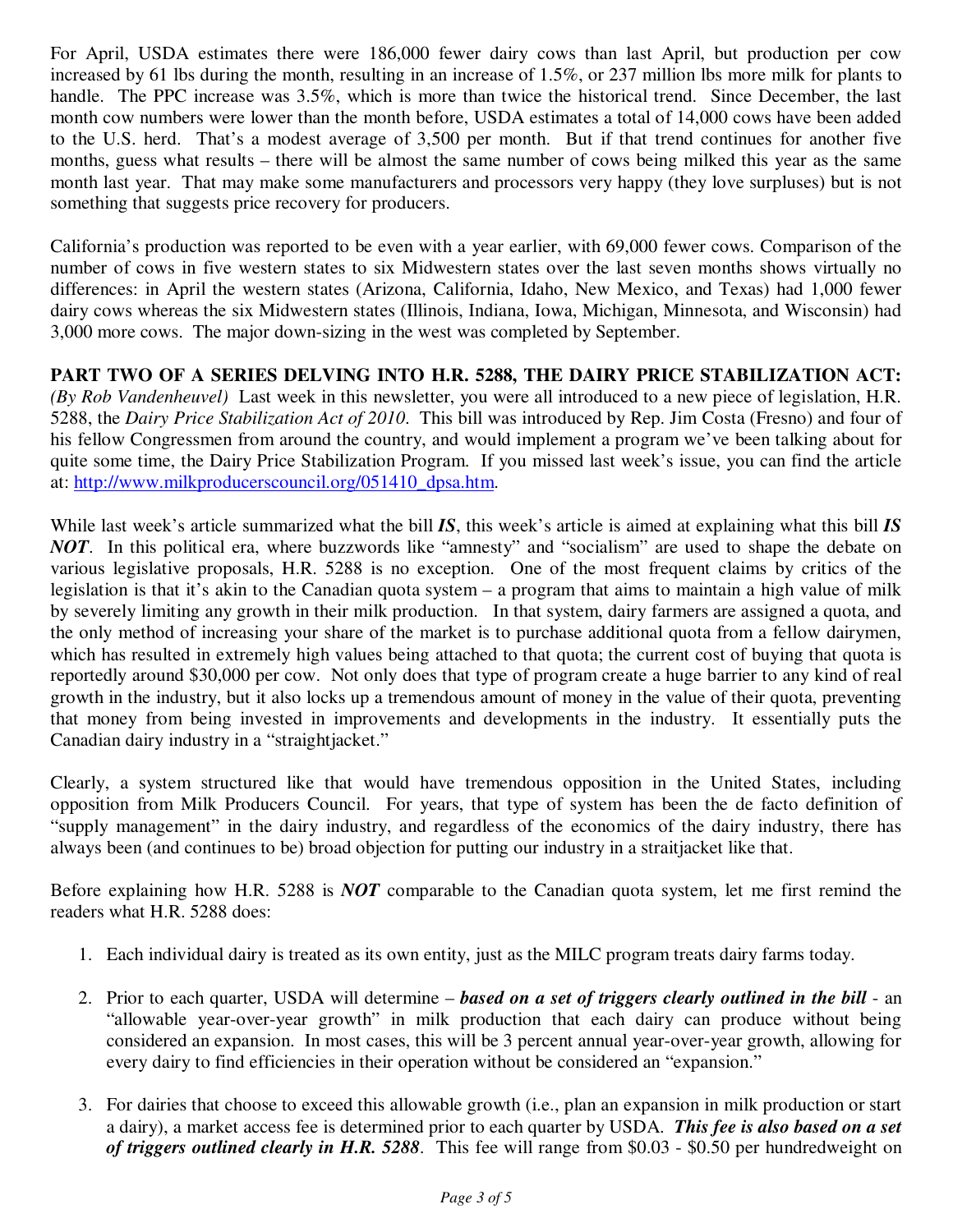all a facility's milk, or \$0.15 - \$2.50 per hundredweight on only the expansion, whatever is cheaper for the dairy.

- 4. 100 percent of the funds collected as market access fees will be distributed to the dairies that did not exceed their allowable year-over-year growth in milk production. *This is a key piece of the Dairy Price Stabilization Act, as these funds create the tangible financial incentive for dairies that are not in "expansion mode" to maintain their production within their allowable year-over-year growth.*
- 5. A Producer Board would be established to oversee operation of the program. The Board would not be authorized to make any changes to the prescribed triggers in the bill unless a 2/3 majority of the Board approved such a recommendation. The composition of the Board would largely mirror the composition of the National Dairy Promotion and Research Board, with each dairy region of the country getting a base level of representation, and additional representation distributed based on milk volume.

*(For those of you who want more details on what H.R. 5288 does, you can check out the article from last week's newsletter - http://www.milkproducerscouncil.org/051410\_dpsa.htm - or you can find more information on the bill at http://www.stabledairies.com.)* 

**So what makes H.R. 5288 different from the kind of supply management we've always been familiar with, i.e., the Canadian quota system?** 

## **1. H.R. 5288 gives EVERY dairy an opportunity to grow their production and grab a share of future market growth**

Under the Dairy Price Stabilization Act, *NOTHING* prevents any dairy farmer from expanding their production and securing a larger share of the market demand. Let me repeat that, *NOTHING* in H.R. 5288 prevents any dairy farmer from expanding their production and securing a larger share of the market demand. H.R. 5288 is about creating a real financial incentive for the dairies that are not in "growth mode" to manage their production. For those that want to grow or start a dairy in any given year, the cost of the market access fee would usually be \$0.25 per hundredweight or less. That's a fee that can be budgeted for the first year on your new dairy or your expansion. But since 100% of the fees that are paid are distributed as a dividend each quarter to the dairies that did not expand, those dairies have a real incentive to actually manage their production growth and the 3 percent allowable year-over-year growth outlined in the bill.

That's the beauty of H.R. 5288. It is a uniquely-American method of aligning future growth in production more closely with future growth in demand. It's not about stopping our industry's ability to grow. It's about creating a system that lets us rationally grow – rather than all 65,000 dairies growing at the same time, inevitably resulting in an oversupply of milk. *(Want an example of irrational growth? See John Kaczor's article above)*.

# **2. H.R. 5288 does not rely on purchasing expensive quota from your fellow dairymen**

Under H.R. 5288, any dairy farmer can expand whenever they want. There's no need to find another dairy farm willing to sell you their quota. The cost of increasing your share of the market is both knowable and budgetable. And the money you are spending on the market access fees aren't leaving the industry – instead, they are compensating current dairymen who are holding their production in line to allow the market to absorb your increase in production.

## **3. H.R. 5288 doesn't lock billions of dollars in the value of any quota**

Under H.R. 5288, once you've established your increased share of the market by paying the market access fee, your facility is then eligible to receive the market access fee dividends. You're not buying an expensive asset. Instead, for a limited amount of time, you're paying your fellow dairymen to hold their production in